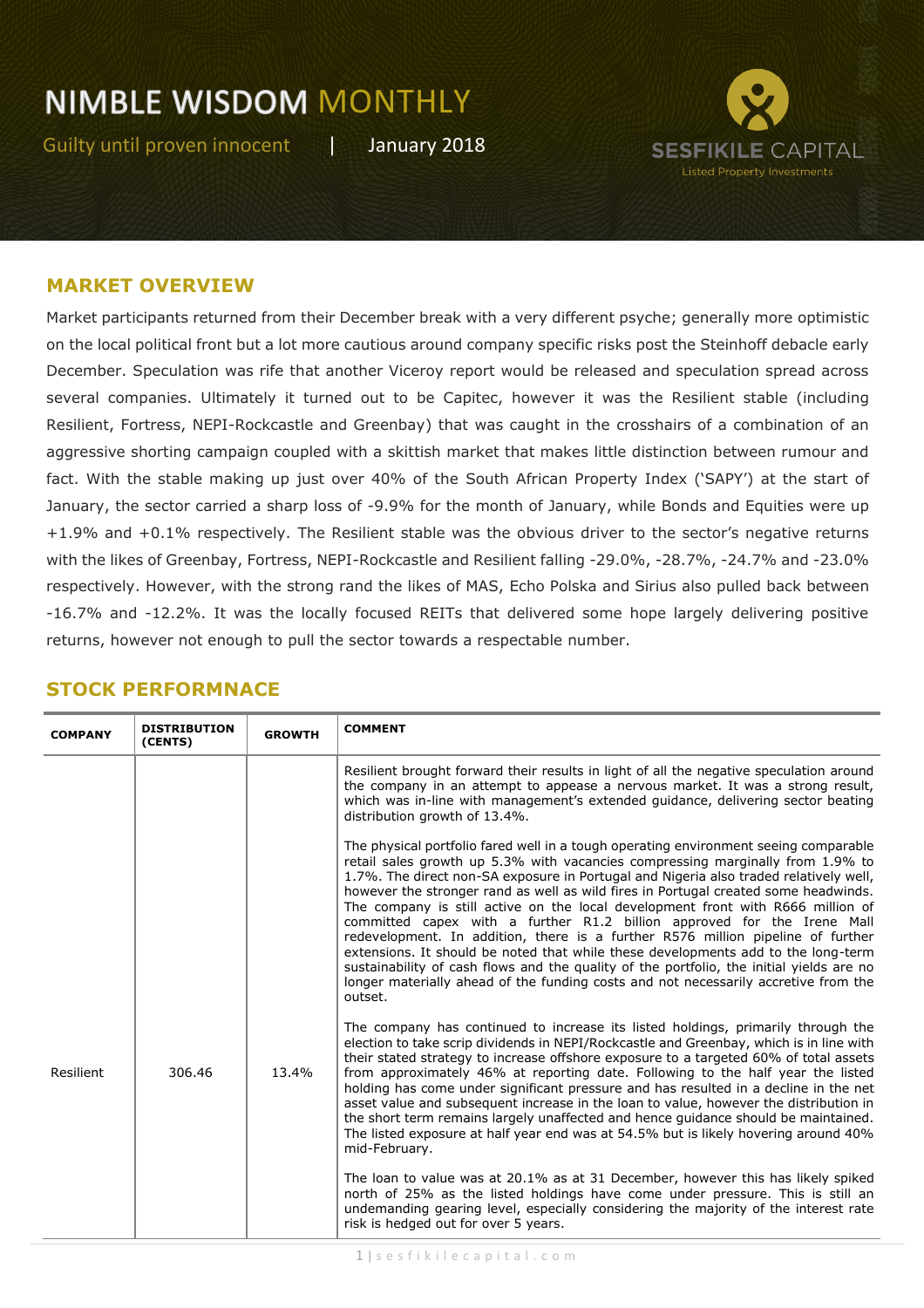Guilty until proven innocent | January 2018



#### **NEW PROPERTY INDICES**

Last month we revisited what we view to be the most appropriate of the newly proposed indices namely the All Property Index' ('ALPI'). We thought it would be interesting to give a visual comparison of the 'index elect' against the 'incumbent index', the SAPY.

**Graph 1: SAPY vs ALPI breakdown**



*Source: Sesfikile Research*

While the SAPY has served its purpose, we believe ALPI is the most representative and diversified index with enhanced liquidity relative to the current SAPY and at present has 33 constituents (which we believe should be 35 by the next index review) as opposed to 21 in the current SAPY. In addition, there is a single stock cap of 15% to assist in reducing single stock concentration risk.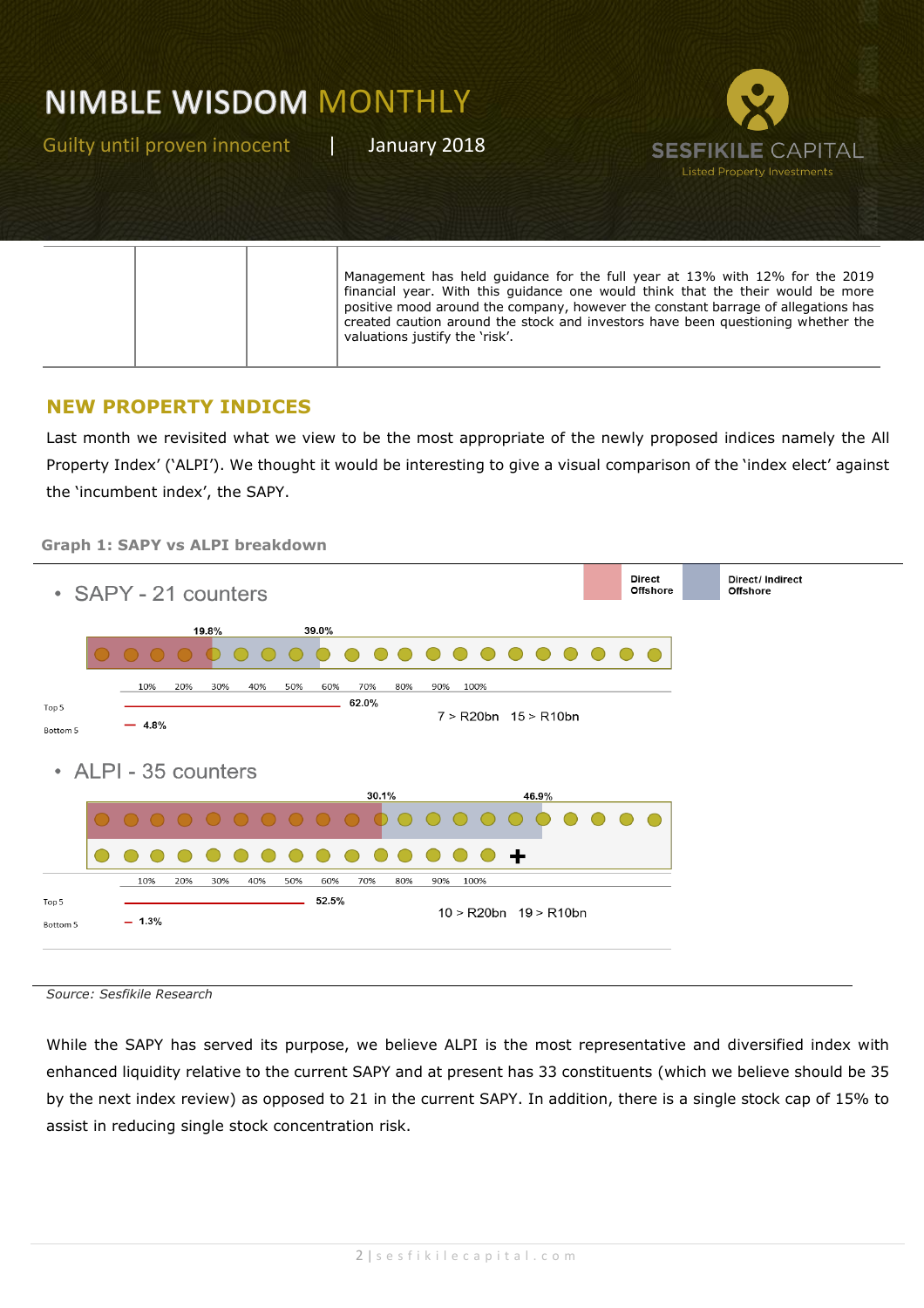Guilty until proven innocent | January 2018



We see the benefits of the ALPI over the incumbent benchmark index being the SAPY as stated below:

- Greater diversification as the SAPY is limited to 20 companies with no limit on the ALPI
- Enhanced liquidity mainly driven by dual listed Capco, Hammerson, Intu
- Larger opportunity set with more stocks to potentially allocate towards
- Reduced single stock concentration risk given the limit of 15% per company
- Lower grouped exposure to the top 5 constituents (however it does have a longer tail with several smaller stocks in the index)

In addition, we also see this as a benefit for smaller local property companies that currently struggle to make it into the SAPY's top 20 companies, as larger offshore companies have taken advantage of the local appetite for foreign earnings and pushed their way into the SAPY. This will effectively create demand for the smaller local stocks and enable them to raise capital at competitive rates. We believe that this will be positive for the local property industry who has been starved of equity capital over the last few years.

Investors must however be aware that the ALPI has more offshore exposure (+9% relative to SAPY) and the approximate 12% British Pound allocation across a string of companies including Hammerson, Intu, Capital & Counties, Capital & Regional and RDI REIT. This does introduce some relative currency exposure that isn't as directly apparent in the SAPY. In addition, while we as a nation have been somewhat critical and focused on local politics, we should not forget that other regions have their own issues to deal with and the matter of BREXIT is still to be concluded.

With that said the SAPY has been evolving into a more offshore focused benchmark over time. Despite the current standing where the ALPI has a higher direct and indirect offshore exposure, we believe this could reverse in the years to come as foreign stocks are still looking for a primary listing in South Africa, immediately allowing them SAPY inclusion, which would likely result in smaller local stocks falling out. While the ALPI already includes several offshore counters, they allow for many more stocks into the index, so inclusion of one stock does not necessarily result in the exclusion of another.

Looking back the relative performance has not differed too much, however it should be highlighted that 2015 saw the ALPI outperform in light of the fallout around NeneGate, while 2016 saw a reversal as Brexit hurt the ALPI which has approximately 12% more UK exposure.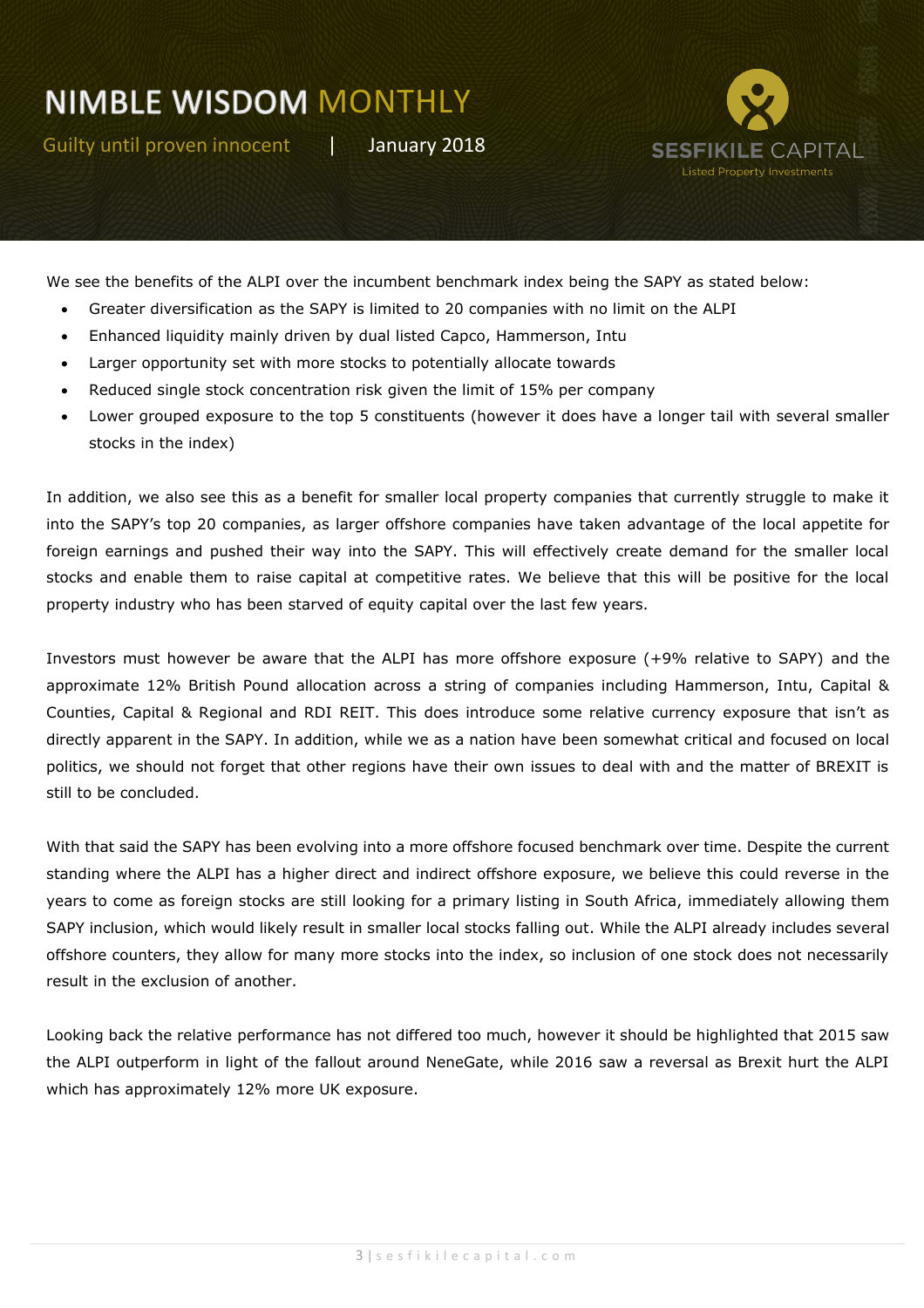Guilty until proven innocent | January 2018







*Source: Sesfikile Research*

### **SECTOR OUTLOOK**

Looking ahead we expect the change in sentiment after the recent political movements to push the sector back towards a more optimistic outcome, however this will not change overnight, and we expect a slow grind into a more positive environment. In addition, there are still a lot of once-off earnings hidden in the bases of several company earnings and we see some negative surprises as they 'shake these out' and rebase distributions for the years ahead. Despite the material loss we witnessed in the recent month we haven't changed our 12-month rolling outlook of mid-single digit returns as we think it may take some time as the nerves settle and the market re-establishes their confidence in several of these under performing stocks.

In truth the outlook is filled with potential swings and roundabouts.

- Local bond yields threaten to tighten or at least remain flat with a more economic friendly political outlook, while globally bond yields have already shown a readiness to 'normalise' and follow an upward trend as inflation looks to be returning to the global arena.
- With the potential of a political U-turn, local confidence appears to be finding some momentum, which creates letting activity, the willingness of businesses to enter longer leases and consumers to spend. In